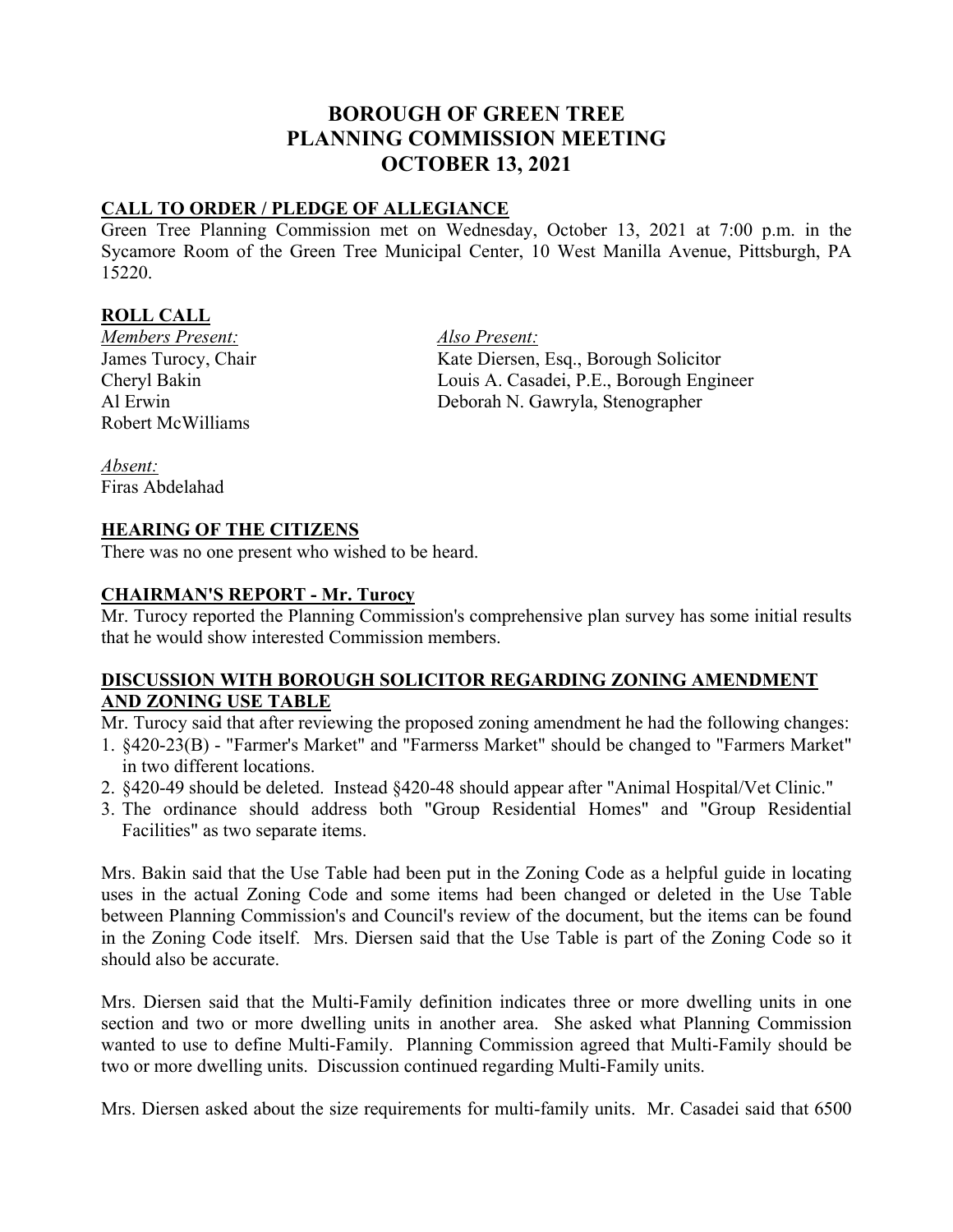square feet is the minimum size for a single-family dwelling. She said the ordinance indicates that two-family dwellings should be a minimum of 7,000 square feet each, but multi-family dwellings are listed with a minimum of 1,500 square feet per dwelling. Mr. Casadei said that in the Rook section of Green Tree the lots are intrinsically small and also contain a number of multi-family units. That area is considered the Multi-Family District and the sizing for the dwellings were different than those in the Single-Family District. Mrs. Diersen said that sizing should be consistent between the different types of dwellings. Mr. Casadei felt that in the Multi-Family District a duplex, or two-family dwelling, should be 6,000 square feet with 3,000 square feet for each dwelling. Therefore, a larger multi-family dwelling should be 9,000 square feet or more accordingly. Discussion continued regarding what the dwelling sizes should be in the Multi-Family District.

Discussion continued regarding high-rise buildings and the districts they could be permitted. Mrs. Bakin said high-rise buildings are limited to seven or eight stories in height. Mrs. Diersen said a high-rise building should be a conditional use rather than a permitted use, as other individual conditional uses must be considered such as traffic generated, sewage, etc. Mrs. Bakin said the Zoning Code had been written pre-pandemic and there had never been discussion about converting a building in Foster Plaza or Parkway Center into apartments, especially since City Vista Apartments had just recently been constructed. However, the recent need for housing in the area should be addressed properly to take this into consideration.

Mrs. Bakin said a definition is needed for "Boarding House." Mrs. Diersen said that some of the regulations for boarding houses are state regulated. Mrs. Bakin said Boarding House appears on the Use Table as a conditional use in the Service Commercial District, but just needs to have a definition added.

Mrs. Bakin said that regulations regarding AirBnBs should be added to the zoning. Mrs. Diersen said there have been a number of cases regarding the regulation of AirBnBs. The most recent case said that AirBnBs cannot be in a district that is not transient. AirBnBs are consider transient lodging. Mrs. Diersen said a regulations could be established in the residential districts prohibiting rentals for less than 30 days, or limiting the number of rentals per year, etc. Most communities did not go as far as requiring registration or licensing. Mrs. Bakin asked how an AirBnB would be regulated if a license is not required. Mrs. Diersen replied that registration could be required, but a license would not be issued. Often these regulations are only enforced when neighbors complain about it. Mrs. Diersen said that AirBnBs are not permitted in the Single-Family District, but additional regulations could be added. Mrs. Bakin felt AirBnBs should be regulated. Mrs. Diersen said they are difficult to consistently enforce and the question becomes how much does the borough want to spend for licensing and enforcement. Based upon where the case law is regarding AirBnBs, she felt that the borough has enough on the books to enforce them if needed. Discussion continued regarding the regulations established for AirBnBs in different communities based upon other existing conditions.

Mr. Erwin asked if AirBnBs pay taxes on their earnings. Mrs. Diersen said they are supposed to pay taxes, but it is still a residential use and often goes unnoticed. Mr. Casadei said that most people buying homes in Green Tree are not turning them into AirBnBs. Mr. Erwin suggested that those individuals renting their homes as AirBnBs should register with the borough. Mrs. Bakin asked why there are so many AirBnBs in Green Tree if they are currently not permitted in the residential district. Mrs. Diersen said that is because it is not being enforced. Mr. Casadei said at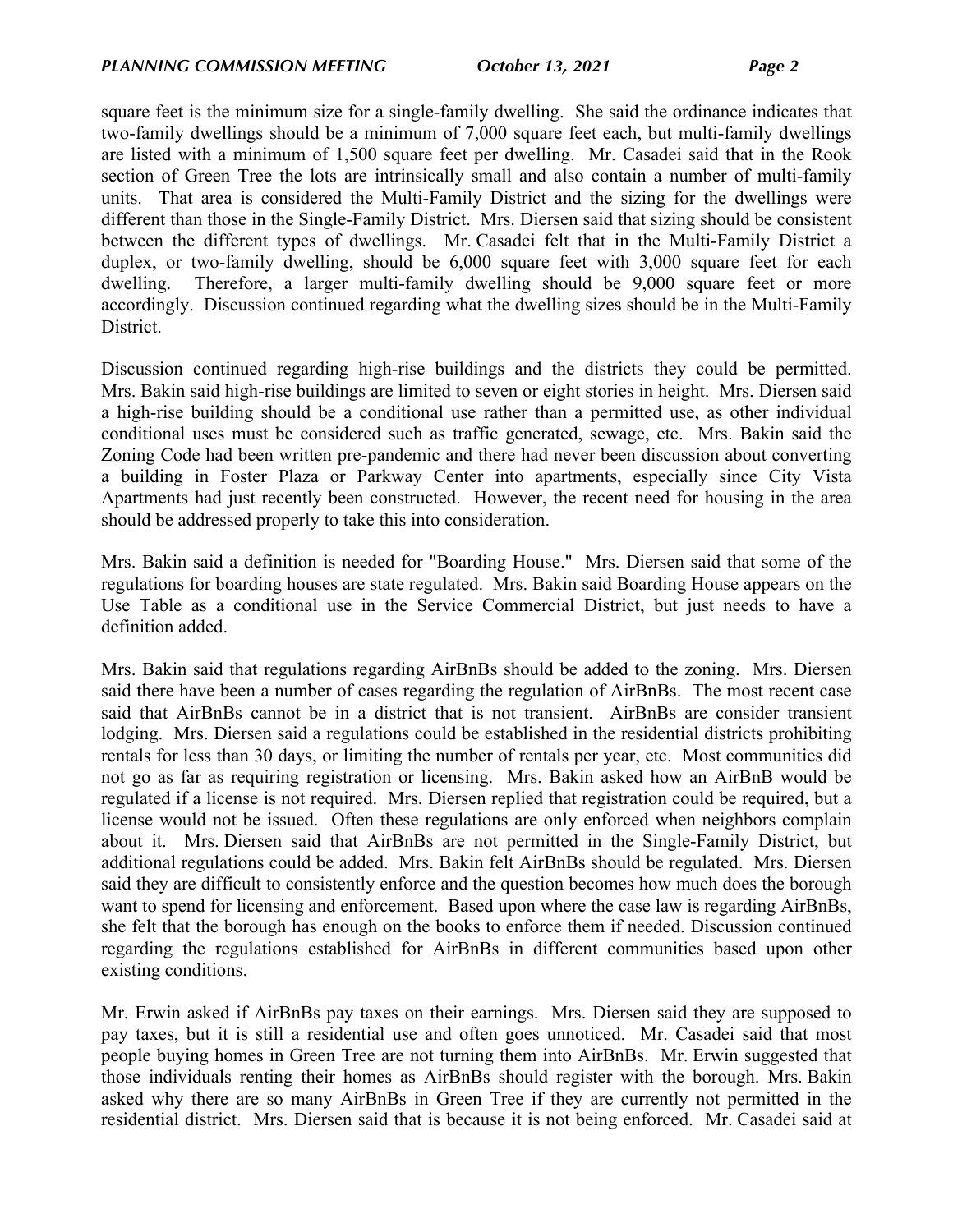this point enforcement would be entirely complaint driven. Discussion continued regarding AirBnB usage. After additional discussion, Mr. Turocy said that regulation of AirBnBs should be left as is. Planning Commission agreed.

Mrs. Diersen reviewed the Zoning Code changes that were recommended based on tonight's discussion:

- Make Mr. Turocy's recommendations that were mentioned earlier.
- "Group Home" needs to be separated out from "Group Residential Facility."
- Set minimum unit size for high-rise apartments at 600 square feet.
- Change definition of "Dwelling, Multi-Family" to two or more.
- Mr. Casadei should review minimum dwelling size of units in Rook to provide consistent sizing for Multi-Family Dwellings.
- Add a definition for "Boarding Home" to the Zoning Code.
- Mrs. Diersen will check on whether Methadone Treatment Facilities can be listed as a separate legal definition.
- Add "High-Rise" in the Light Industrial District. If it is added, parameters and restrictions would have to be established. Mr. Casadei suggested that Mrs. Diersen look at the language and regulations established in the PRD ordinance in the previous Zoning Code, which could probably be used for this as well. After checking, they found that there was a definition for "High Rise Development" in the old Zoning Code in the PRD District and decided to use that.

Mrs. Diersen asked if Planning Commission wanted "Clinic" back in the Neighborhood Commercial District as a permitted use. Planning Commission agreed it should be included. Mr. Casadei asked if the definition of Clinic should be revised. After a discussion, Planning Commission agreed that the current definition was acceptable.

Mrs. Diersen said she would make these changes and put together an amended ordinance for review. Mr. Casadei said Planning Commission would be meeting again on October 27th and could review the revised ordinance. After a discussion, Planning Commission said they would attempt to have this reviewed and recommended to Council at the October 27th meeting with a recommendation letter to Council so it could appear on the agenda at the November 1st Council meeting. If there are additional changes after the October 27th review then it will have to wait until the December Council meeting for approval.

# **REVIEW AND RECOMMENDATION OF PORTABLE STORAGE CONTAINER ORDINANCE**

Mr. Turocy said that the only change that seemed to be needed for this ordinance was the separation between Bagsters and traditional dumpsters by size or volume. Mr. Casadei said that although the size of a Bagster has been identified, the concern would be if a different company would develop a similar, but different sized, Bagster-like product because the specified dimensions would be a problem. Mr. Casadei suggested the small Bagster product should not be defined by its dimensions, but by how many cubic feet it can hold.

Mr. Turocy said that because of the lateness of the hour, this item should be tabled. He had several other changes to this ordinance that he wanted to discuss. He said he would look at this ordinance and come up with a solution to the sizing issue. Mr. Turocy suggested that dumpster registration should be required on dumpsters larger than three cubic yards. He added that the ordinance needs additional reworking and formatted for review at the next meeting.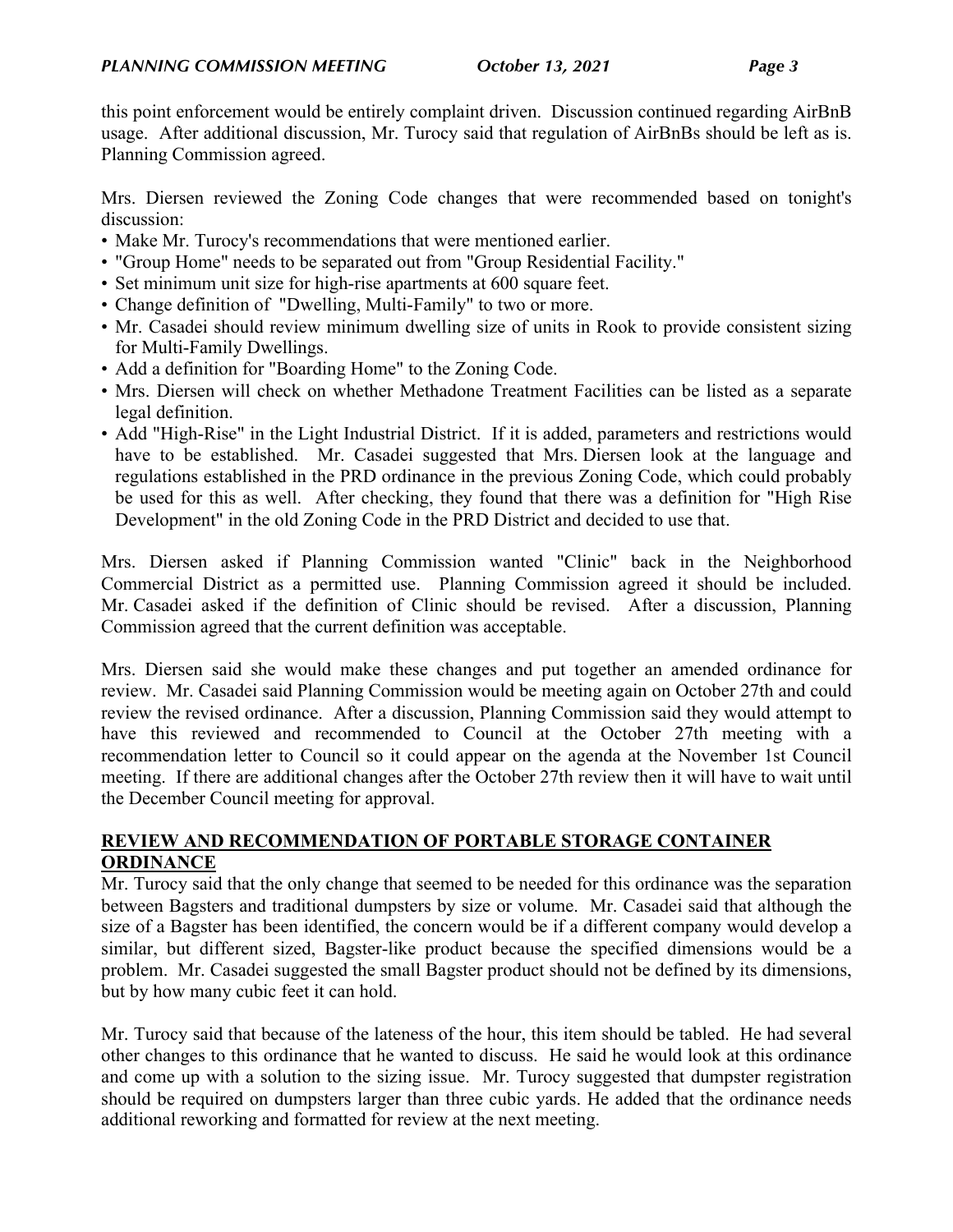Mrs. Bakin asked if requiring a registration of 14 days prior to placing a dumpster on a property or on the street was too long of a time period. Mr. Casadei said that information could be put on the permit application that work requiring a dumpster would have to wait to begin until 14 days after the permit is submitted to the borough. Discussion continued regarding work requiring a dumpster.

Mrs. Bakin felt that inserting the exception for a temporary dumpster of three cubic yards or smaller would be fine. Mr. Turocy said a review of permit fees was needed along with some other items. Mrs. Bakin said the \$200 fee for a dumpster placed on the street seemed to be high. Mrs. Diersen said that the fees had been determined before she had reviewed the ordinance. After a discussion, Planning Commission agreed that the \$200 permit fee for a dumpster on the street was too high and said it should be reduced to \$100 to place a dumpster in the street. Planning Commission members agreed. Mrs. Diersen said the ordinance should add that any fees can be amended by resolution, which allows the fees to be changed in the future without having to adopt another ordinance. Mr. Turocy noted that this language already appeared in the ordinance.

After further review, Mr. Casadei noted that two different fees were referenced in the ordinance, one for \$50 and another for \$200. Mrs. Diersen said that the \$50 fee was for a dumpster placed in a driveway and the \$200 fee was for a dumpster placed in the street, which would be changed to \$100. Mr. Casadei said the difference in fees was because of the need for the police come out and inspect the dumpster's location on the street and the placement of reflectors.

Mrs. Bakin suggested that the phrase "on a Borough street" in (B)(15) should be bolded to emphasize the difference in cost depending upon dumpster placement. Mr. Erwin said that on (A)(7) the phrase "on a residential lot" should also be bolded. Discussion continued regarding the need for this ordinance.

Mr. Turocy said he had also changed some of the time limits in the ordinance and felt Planning Commission should review these changes before making a recommendation. He said it should be tabled until the next meeting.

### **Motion:**

**Mr. Turocy made a motion, seconded by Mrs. Bakin, to table the recommendation for the Portable Storage Container ordinance until the next meeting.**

### **Motion carried unanimously.**

### **COMPREHENSIVE PLAN DRAFT SURVEY REVIEW**

Mrs. Bakin said that Mrs. Gawryla had done a nice job with the first comprehensive plan survey. Mr. Turocy said he had a copy of the most recent survey results. Discussion continued regarding the reduced usage of the pool and the planned renovations to the pool. Mr. Casadei said that the pool annually tends to lose a lot of money in its operation. There have been discussions about rehabbing or rebuilding the pool and Mr. Casadei said there needs to be support from the residents about these large expenditures beforehand. Mrs. Bakin asked how much financing the borough received from state or community-type grants towards the repairs for the pool. Mr. Casadei said the pool's repairs and maintenance is entirely paid from the borough's budget. The borough is currently applying for grants towards the possibility of rebuilding the pool since the price for a low-end, inexpensive pool costs at least \$3.5 million. That is a pool without slides, diving boards, zero entry,